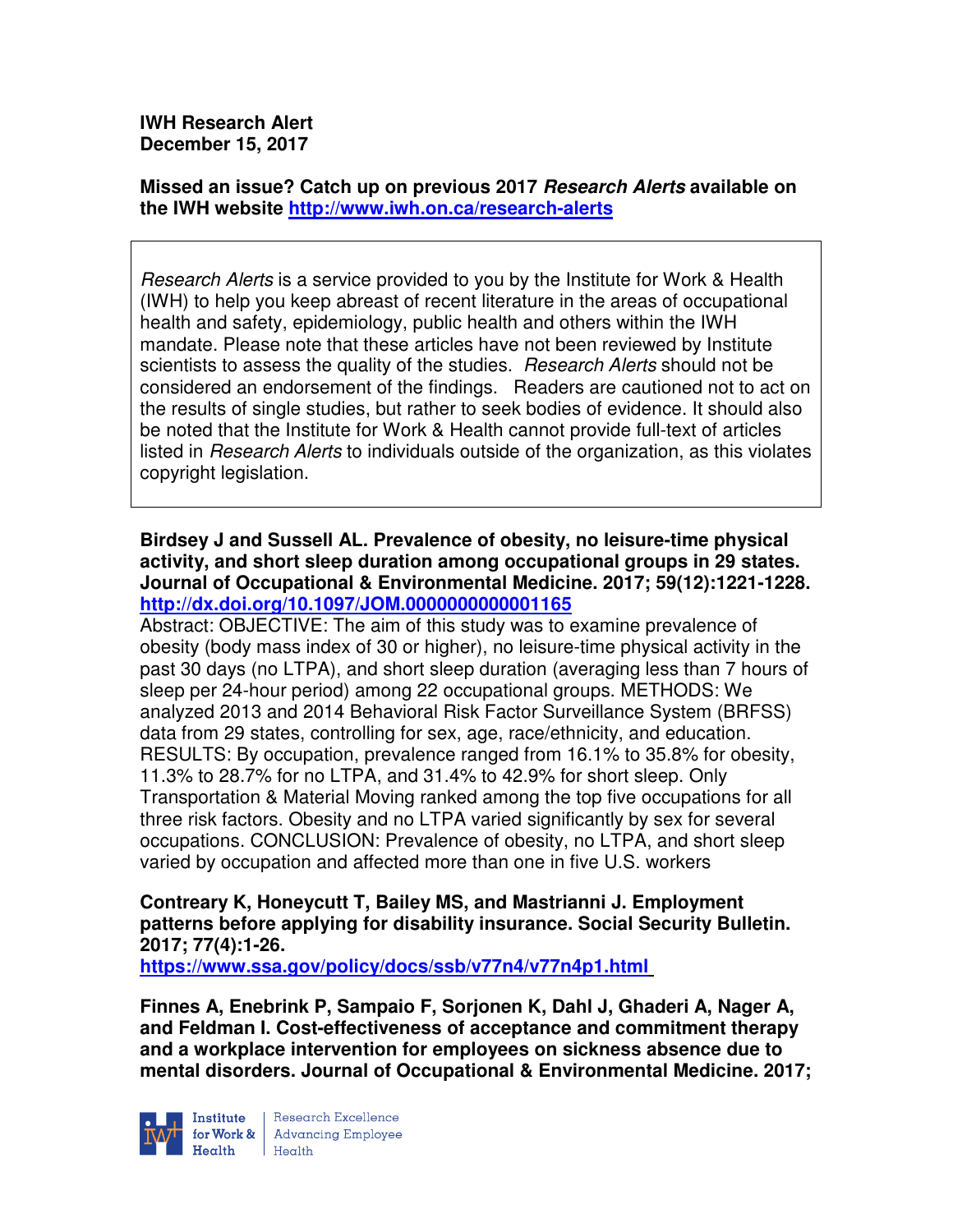# **59(12):1211-1220.**

# **http://dx.doi.org/10.1097/JOM.0000000000001156**

Abstract: OBJECTIVE: The aim of this study was to evaluate cost-effectiveness of Acceptance and Commitment Therapy (ACT) and workplace dialogue intervention (WDI), both as stand-alone interventions and in combination, compared with treatment as usual (TAU), for employees on sickness absence with mental disorders. METHODS: Employees (n = 352, 78.4% females) on sickness absence were randomized to one of four groups. Cost-utility analyses were conducted from a health care perspective and a limited societal perspective. RESULTS: All groups reported significant improvements in healthrelated quality-of-life (HRQoL) and there were no significant differences in HRQoL or costs between groups. The probability of cost-effectiveness for ACT+WDI was 50% compared with ACT, indicating that both treatment alternatives could be considered equally favorable for decision-makers. TAU and WDI were rejected due to less economic efficiency. CONCLUSION: Adding WDI to ACT cannot be recommended on the basis of our study results

**Gaspar FW, Kownacki R, Zaidel CS, Conlon CF, and Hegmann KT. Reducing disability durations and medical costs for patients with a carpal tunnel release surgery through the use of opioid prescribing guidelines. Journal of Occupational & Environmental Medicine. 2017; 59(12):1180-1187. http://dx.doi.org/10.1097/JOM.0000000000001168 [open access]** Abstract: OBJECTIVE: The impacts of compliance with opioid prescribing guidelines on disability durations and medical costs for carpal tunnel release (CTR) were examined. METHODS: Using a dataset of insured US employees, opioid prescriptions for 7840 short-term disability cases with a CTR procedure were identified. Opioids prescriptions were compared with the American College of Occupational and Environmental Medicine (ACOEM)'s opioid prescribing guidelines for postoperative, acute pain, which recommends no more than a 5 day supply, a maximum morphine equivalent dose of 50 mg/day, and only shortacting opioids. RESULTS: Most cases (70%) were prescribed an opioid and 29% were prescribed an opioid contrary to ACOEM's guidelines. Cases prescribed an opioid contrary to guidelines had disability durations 1.9 days longer and medical costs \$422 higher than cases prescribed an opioid according to guidelines. CONCLUSIONS: The use of opioid prescribing guidelines may reduce CTR disability durations and medical costs

**Gomes T, Duesburry J, Theriault ME, Bain D, Singh S, Martins D, and Juurlink DN. Impact of a graduated approach on opioid initiation and loss of earnings following workplace injury: a time series analysis. Journal of Occupational & Environmental Medicine. 2017; 59(12):1197-1201. http://dx.doi.org/10.1097/JOM.0000000000001187 [open access]** Abstract: OBJECTIVE: The aim of this study was to explore the impact of the Ontario Workplace Safety and Insurance Board's (WSIB's) graduated approach to opioid management on opioid prescribing and disability claim duration.

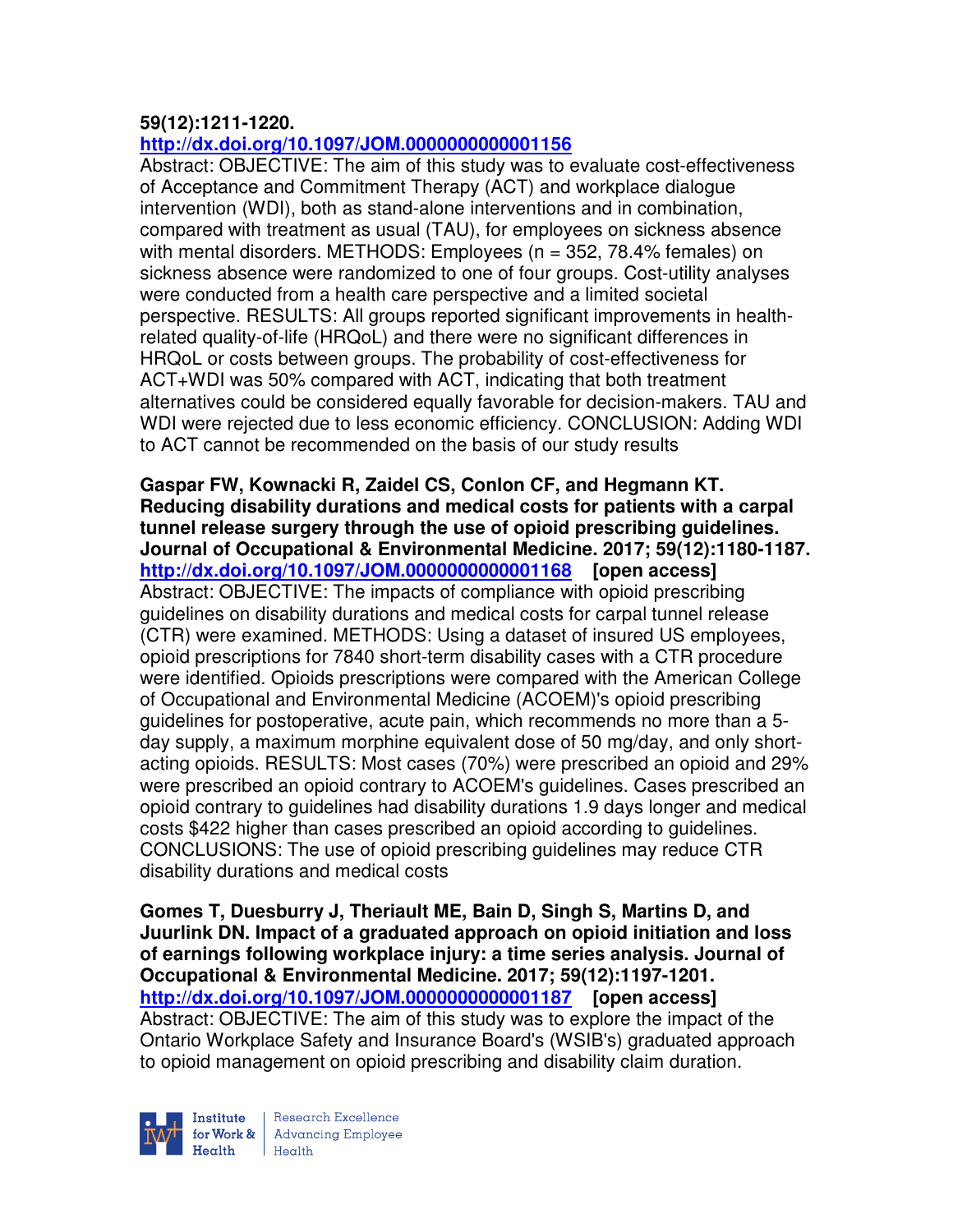METHODS: We studied patterns of opioid use and disability claim duration among Ontarians who received benefits through the WSIB between 2002 and 2013. We used interventional time series analysis to assess the impact of the WSIB graduated formulary on these trends. RESULTS: After the introduction of the graduated formulary, initiation of short- and long-acting opioids fell significantly  $(P < 0.0001)$ . We also observed a shift toward the use of short-acting opioids alone (P < 0.0001). Although disability claim duration declined, this could not be ascribed to the intervention  $(P = 0.18)$ . CONCLUSION: A graduated opioid formulary may be an effective tool for providers to promote more appropriate opioid prescribing

**Kluve J, Puerto S, Robalino D, Romero JM, Rother F, Stoeterau J, Weidenkaff F, and Witte M. Interventions to improve labour market outcomes of youth: a systematic review of training, entrepreneurship promotion, employment services, and subsidized employment interventions. Campbell Systematic Reviews. 2017; 12. http://dx.doi.org/10.4073/csr.2017.12 [open access]** 

**Leineweber C, Bernhard-Oettel C, Peristera P, Eib C, Nyberg A, and Westerlund H. Interactional justice at work is related to sickness absence: a study using repeated measures in the Swedish working population. BMC Public Health. 2017; 17(1):912.** 

**http://dx.doi.org/10.1186/s12889-017-4899-y [open access]** Abstract: BACKGROUND: Research has shown that perceived unfairness contributes to higher rates of sickness absence. While shorter, but more frequent periods of sickness absence might be a possibility for the individual to get relief from high strain, long-term sickness absence might be a sign of more serious health problems. The Uncertainty Management Model suggests that justice is particularly important in times of uncertainty, e.g. perceived job insecurity. The present study investigated the association between interpersonal and informational justice at work with long and frequent sickness absence respectively, under conditions of job insecurity. METHODS: Data were derived from the 2010, 2012, and 2014 biennial waves of the Swedish Longitudinal Occupational Survey of Health (SLOSH). The final analytic sample consisted of 19,493 individuals. We applied repeated measures regression analyses through generalized estimating equations (GEE), a method for longitudinal data that simultaneously analyses variables at different time points. We calculated risk of long and frequent sickness absence, respectively in relation to interpersonal and informational justice taking perceptions of job insecurity into account. RESULTS: We found informational and interpersonal justice to be associated with risk of long and frequent sickness absence independently of job insecurity and demographic variables. Results from autoregressive GEE provided some support for a causal relationship between justice perceptions and sickness absence. Contrary to expectations, we found no interaction between justice and job insecurity. CONCLUSIONS: Our results underline the need for fair and just

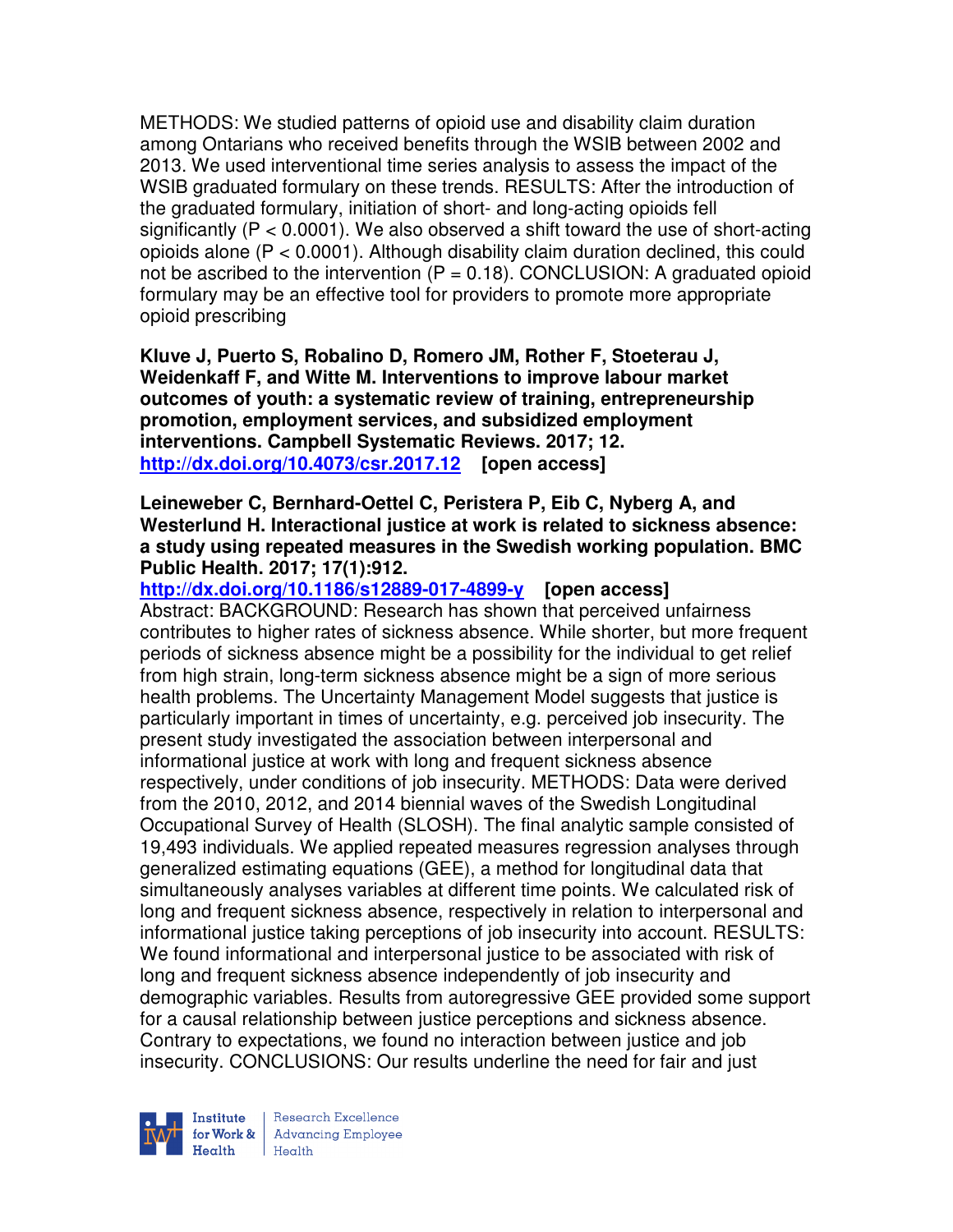treatment of employees irrespective of perceived job insecurity in order to keep the workforce healthy and to minimize lost work days due to sickness absence

#### **Mailey EL, Rosenkranz SK, Ablah E, Swank A, and Casey K. Effects of an intervention to reduce sitting at work on arousal, fatigue, and mood among sedentary female employees: a parallel-group randomized trial. Journal of Occupational & Environmental Medicine. 2017; 59(12):1166-1171. http://dx.doi.org/10.1097/JOM.0000000000001131**

Abstract: OBJECTIVE: The aim of this study was to determine whether individuals who participated in an intervention to reduce sitting at work would report changes in arousal, fatigue, and mood. METHODS: Inactive females with full-time sedentary occupations ( $N = 49$ ) were randomly assigned to take short, frequent breaks (SBs) or longer, planned breaks (LBs) from sitting each workday for 8 weeks. At baseline and postintervention, participants completed measures of arousal, fatigue, and mood. Within- and between-group changes were examined. RESULTS: SB participants reduced sitting and reported moderate to large improvements in all affective outcomes except calmness ( $d = -0.44$  to  $-$ 0.82), whereas effect sizes were small for the LB group  $(d = 0.01$  to  $-0.28)$ . Only changes in negative affect differed between groups  $(P = 0.045)$ . CONCLUSION: This study suggests that taking short, frequent breaks from sitting may be an effective strategy for improving affective outcomes among sedentary female employees

### **Meursinge Reynders R, Ladu L, and Di GN. Contacting of authors by systematic reviewers: protocol for a cross-sectional study and a survey. Systematic Reviews. 2017; 6(1):249.**

# **http://dx.doi.org/10.1186/s13643-017-0643-z [open access]**

Abstract: BACKGROUND: Synthesizing outcomes of underreported primary studies can pose a serious threat to the validity of outcomes and conclusions of systematic reviews. To address this problem, the Cochrane Collaboration recommends reviewers to contact authors of eligible primary studies to obtain additional information on poorly reported items. In this protocol, we present a cross-sectional study and a survey to assess (1) how reviewers of new Cochrane intervention reviews report on procedures and outcomes of contacting of authors of primary studies to obtain additional data, (2) how authors reply, and (3) the consequences of these additional data on the outcomes and quality scores in the review. All research questions and methods were pilot tested on 2 months of Cochrane reviews and were subsequently fine-tuned. METHODS FOR THE CROSS-SECTIONAL STUDY: Eligibility criteria are (1) all new (not-updates) Cochrane intervention reviews published in 2016, (2) reviews that included one or more primary studies, and (3) eligible interventions refer to contacting of authors of the eligible primary studies included in the review to obtain additional research data (e.g., information on unreported or missing data, individual patient data, research methods, and bias issues). Searching for eligible reviews and data extraction will be conducted by two authors independently. The cross-



Research Excellence for Work & | Advancing Employee  $H_{\text{each}}$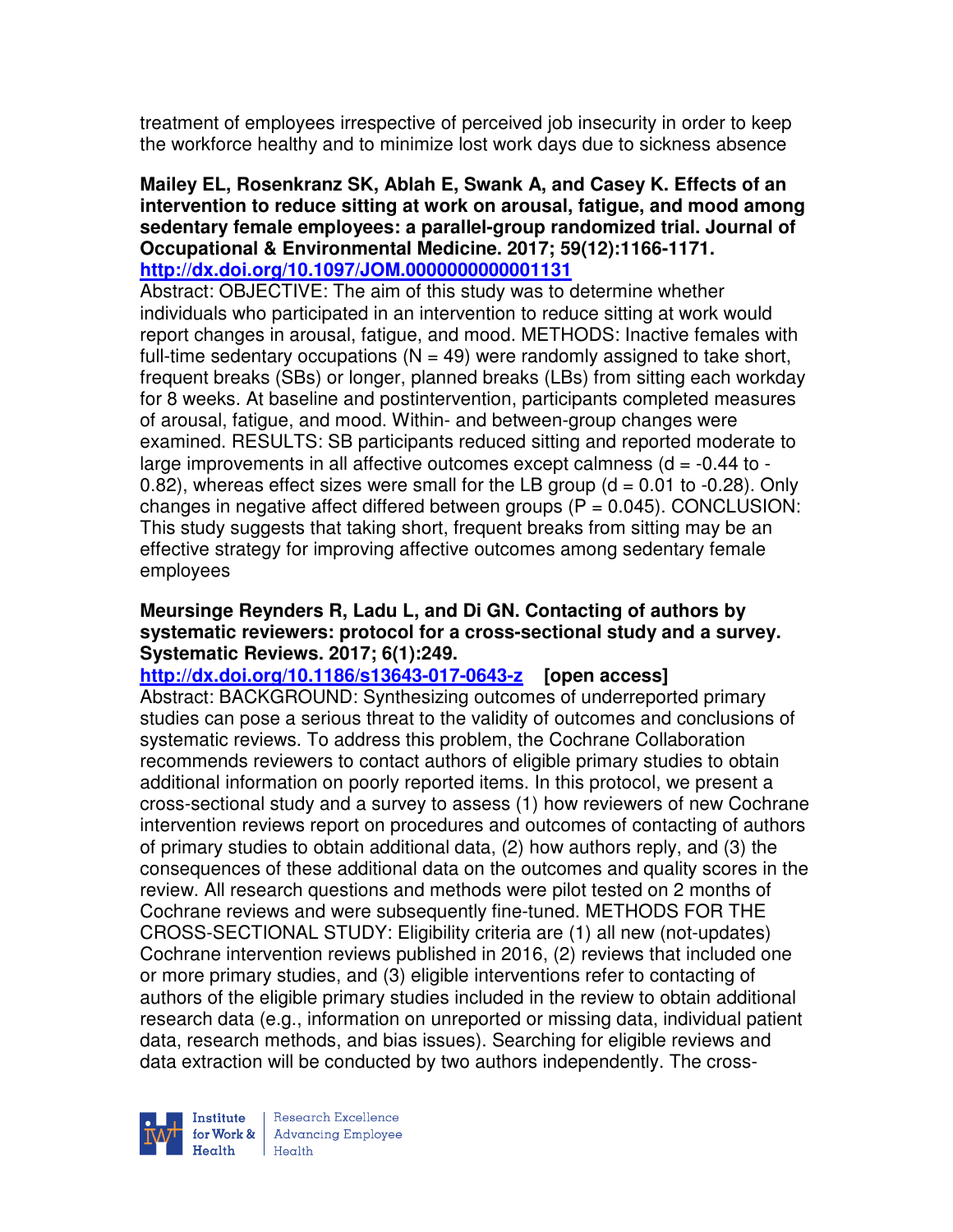sectional study will primarily focus on how contacting of authors is conducted and reported, how contacted authors reply, and how reviewers report on obtained additional data and their consequences for the review. METHODS FOR THE SURVEY: The same eligible reviews for the cross-sectional study will also be eligible for the survey. Surveys will be sent to the contact addresses of these reviews according to a pre-defined protocol. We will use Google Forms as our survey platform. Surveyees are asked to answer eight questions. The survey will primarily focus on the consequences of contacting authors of eligible primary studies for the risk of bias and Grading of Recommendations, Assessment, Development and Evaluation scores and the primary and secondary outcomes of the review. DISCUSSION: The findings of this study could help improve methods of contacting authors and reporting of these procedures and their outcomes. Patients, clinicians, researchers, guideline developers, research sponsors, and the general public will all be beneficiaries

#### **Michishita R, Jiang Y, Ariyoshi D, Yoshida M, Moriyama H, Obata Y, Nagata M, Nagata T, Mori K, and Yamato H. The introduction of an active rest program by workplace units improved the workplace vigor and presenteeism among workers: a randomized controlled trial. Journal of Occupational & Environmental Medicine. 2017; 59(12):1140-1147. http://dx.doi.org/10.1097/JOM.0000000000001121**

Abstract: OBJECTIVE: The present study was designed to examine the effects of active rest by workplace units on not only workers' individual vigor but also workplace vigor and presenteeism. METHODS: A total of 130 workers performed our active rest (short-time exercise) program for 10 minutes per day during their lunch breaks, three to four times per week for 8 weeks. Subjects from a workplace unit were randomly allocated to the intervention ( $n = 66$ ) or control ( $n =$ 64) groups. The participants' work engagement and Work Functioning Impairment Scale (WFun) were examined at the baseline and after the 8-week intervention period. RESULTS: After 8 weeks, the intervention group showed improved "vigor" values in work engagement and WFun (P < 0.05). CONCLUSION: These results suggest that the introduction of active rest program by workplace units provides a viable means for improving workplace vigor and presenteeism

### **Nea FM, Pourshahidi LK, Kearney J, Livingstone MBE, Bassul C, and Corish CA. A qualitative exploration of the shift work experience: the perceived barriers and facilitators to a healthier lifestyle and the role of the workplace environment. Journal of Occupational & Environmental Medicine. 2017; 59(12):1153-1160.**

# **http://dx.doi.org/10.1097/JOM.0000000000001126**

Abstract: OBJECTIVES: The study aimed to understand lifestyle practices among shift workers, including an exploration of workers' perceptions of their workplace environment (WPE). METHODS: Fifteen focus groups (FGs) were conducted by two researchers, with a total of 109 participants. A pilot FG was

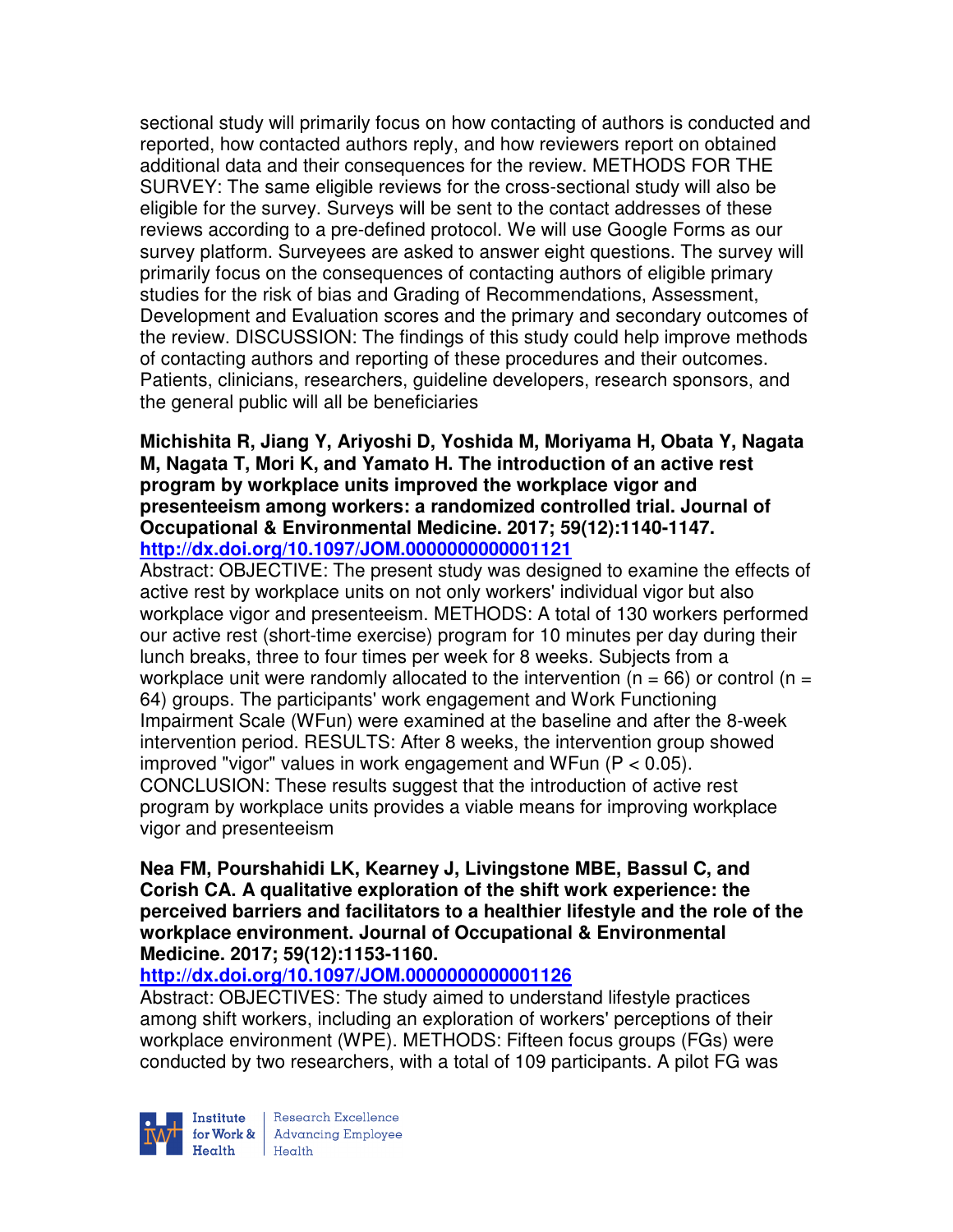carried out with both researchers present, to ensure consistency in facilitation. To ensure quality control, both researchers analyzed all data collected. RESULTS: Two overarching themes were observed: barriers to leading a healthier lifestyle, and facilitators to leading a healthier lifestyle. The influence of WPE was central to both themes. CONCLUSION: Investing in employee health is beneficial, particularly among shift workers, who are at an increased health risk. Adopting organizational policies and environmental changes as a core strategy for workplace health promotion may create an environment that makes healthier choices more accessible to all employees

# **Prakash KC, Neupane S, Leino-Arjas P, von Bonsdorff MB, Rantanen T, von Bonsdorff ME, Seitsamo J, Ilmarinen J, and Nygard CH. Work-related biomechanical exposure and job strain as separate and joint predictors of musculoskeletal diseases: a 28-year prospective follow-up study. American Journal of Epidemiology. 2017; 186(11):1256-1267.**

# **http://dx.doi.org/10.1093/aje/kwx189**

Abstract: We investigated how work-related biomechanical exposure and job strain in midlife separately and jointly predicted back and degenerative musculoskeletal diseases (MSDs). A total of 6,257 employees participated in the Finnish Longitudinal Study on Aging Municipal Employees (FLAME) in 1981 and were followed up for 28 years. Risk ratios and the relative excessive risk due to interaction and 95% confidence intervals were modeled for separate and joint prediction estimates, respectively. After adjustment for confounders, job strain predicted degenerative MSDs among women after 4 and 11 years of follow-up. After 11 years, both exposures predicted both types of MSDs among men. Joint exposure predicted both types of MSDs after 4 years among women (for back MSDs, risk ratio  $(RR) = 1.58$ , 95% confidence interval  $(Cl)$ : 1.15, 2.18; for degenerative MSDs,  $RR = 1.59$ ,  $95\%$  CI: 1.21, 2.07) and men (for back MSDs, RR = 1.50, 95% CI: 1.05, 2.15; for degenerative MSDs, RR = 1.61, 95% CI: 1.16, 2.22) and both types of MSDs after 11 years (for back MSDs, RR = 1.72, 95% CI: 1.21, 2.43; for degenerative MSDs, RR = 1.68, 95% CI: 1.25, 2.46) among men only, but the relative excessive risk due to interaction was not significant throughout. However, after 28 years, the separate and joint exposures did not predict MSDs. Workplace interventions should be focused on reducing job strain along with biomechanical exposure for possible prevention of MSDs in working life and around the time of retirement, but there may be other pathways of onset of MSDs in old age

#### **Salzmann-Erikson M. Work life and family life collide: online support for new fathers. Workplace Safety and Health. 2017; 65(6):248-252. http://dx.doi.org/10.1177/2165079916666546**

Abstract: The purpose of this investigation was to analyze online discussions about parental leave in relation to the work lives and private lives of new fathers. A netnographic study of nearly 100 discussion threads from a freely accessible online forum for fathers was conducted. Data were coded, sorted, and

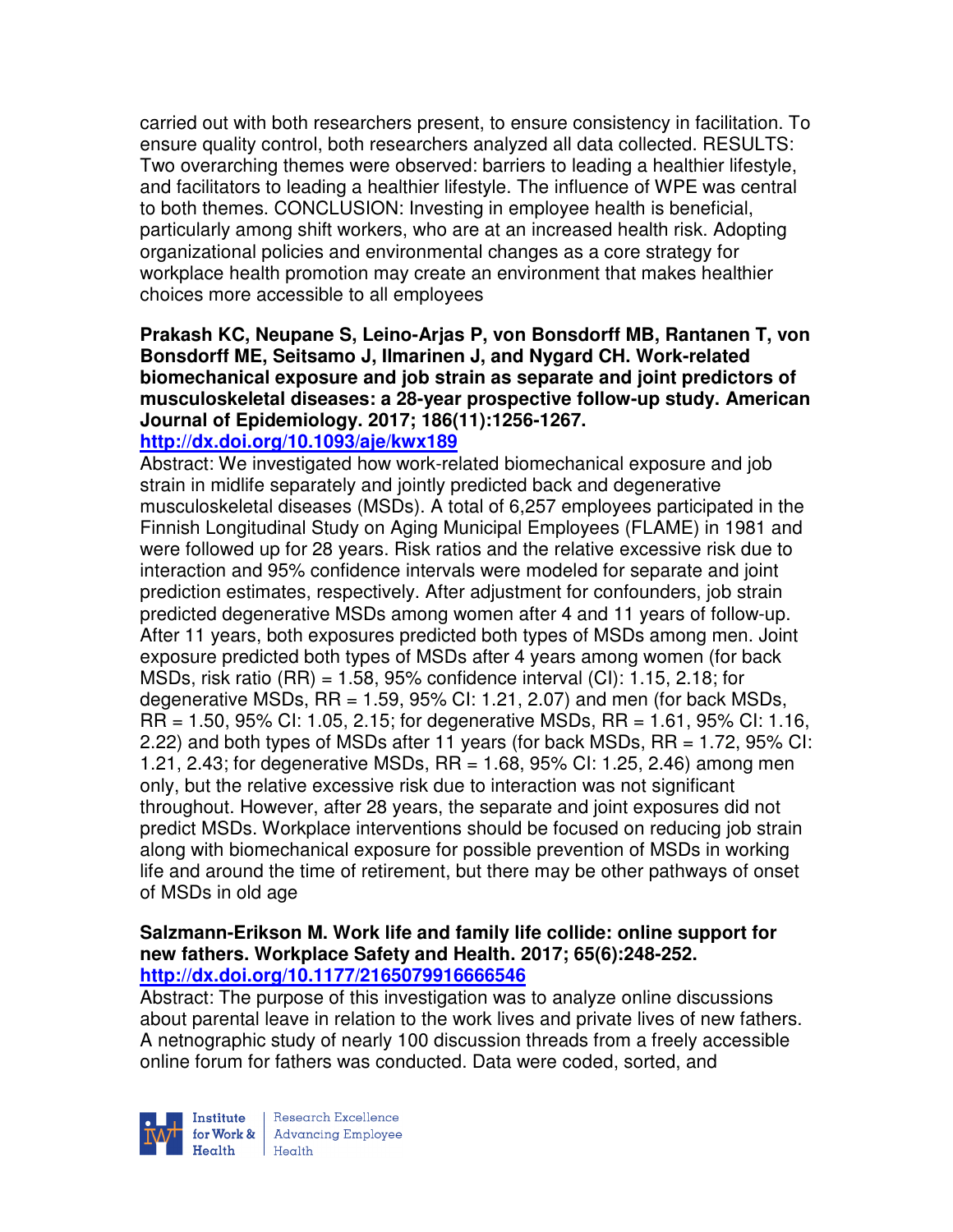categorized by qualitative similarities and differences. The results of the study indicate that new fathers seek Internet forums to discuss work-related topics. Parental leave can provoke worries and anxiety related to management and coworker attitudes which can create concern that they should be back at work. The results are presented in two categories: (a) attitudes expressed by employers and colleagues and (b) leaving work but longing to be back. The phenomenon of parental leave for fathers is more complex than simply "for" or "against" attitudes. Fathers can use Internet forums to discuss their experiences, fears, and anxiety and provide reasonable accommodations for both work and family life

### **Slaughter SE, Zimmermann GL, Nuspl M, Hanson HM, Albrecht L, Esmail R, Sauro K, Newton AS, Donald M, Dyson MP, Thomson D, and Hartling L. Classification schemes for knowledge translation interventions: a practical resource for researchers. BMC Medical Research Methodology. 2017; 17(1):161.**

**http://dx.doi.org/10.1186/s12874-017-0441-2 [open access]** Abstract: BACKGROUND: As implementation science advances, the number of interventions to promote the translation of evidence into healthcare, health systems, or health policy is growing. Accordingly, classification schemes for these knowledge translation (KT) interventions have emerged. A recent scoping review identified 51 classification schemes of KT interventions to integrate evidence into healthcare practice; however, the review did not evaluate the quality of the classification schemes or provide detailed information to assist researchers in selecting a scheme for their context and purpose. This study aimed to further examine and assess the quality of these classification schemes of KT interventions, and provide information to aid researchers when selecting a classification scheme. METHODS: We abstracted the following information from each of the original 51 classification scheme articles: authors' objectives; purpose of the scheme and field of application; socioecologic level (individual, organizational, community, system); adaptability (broad versus specific); target group (patients, providers, policy-makers), intent (policy, education, practice), and purpose (dissemination versus implementation). Two reviewers independently evaluated the methodological quality of the development of each classification scheme using an adapted version of the AGREE II tool. Based on these assessments, two independent reviewers reached consensus about whether to recommend each scheme for researcher use, or not. RESULTS: Of the 51 original classification schemes, we excluded seven that were not specific classification schemes, not accessible or duplicates. Of the remaining 44 classification schemes, nine were not recommended. Of the 35 recommended classification schemes, ten focused on behaviour change and six focused on population health. Many schemes  $(n = 29)$  addressed practice considerations. Fewer schemes addressed educational or policy objectives. Twenty-five classification schemes had broad applicability, six were specific, and four had elements of both. Twenty-three schemes targeted health providers, nine targeted both patients and providers and one targeted policy-makers. Most classification



Research Excellence for Work & | Advancing Employee  $H_{\text{each}}$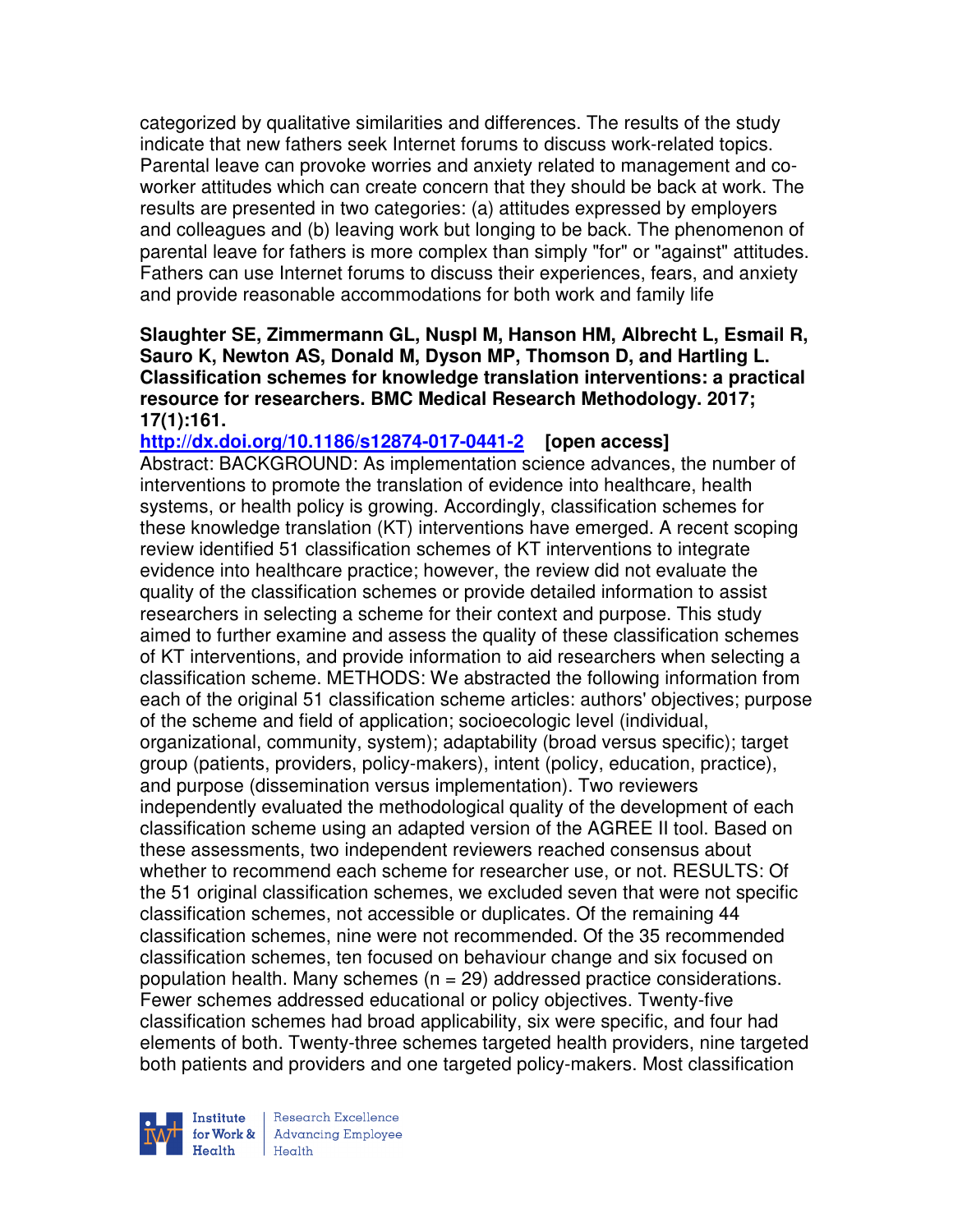schemes were intended for implementation rather than dissemination. CONCLUSIONS: Thirty-five classification schemes of KT interventions were developed and reported with sufficient rigour to be recommended for use by researchers interested in KT in healthcare. Our additional categorization and quality analysis will aid in selecting suitable classification schemes for research initiatives in the field of implementation science

## **Sultan-Taieb H, Parent-Lamarche A, Gaillard A, Stock S, Nicolakakis N, Hong QN, Vezina M, Coulibaly Y, Vezina N, and Berthelette D. Economic evaluations of ergonomic interventions preventing work-related musculoskeletal disorders: a systematic review of organizational-level interventions. BMC Public Health. 2017; 17(1):935.**

**http://dx.doi.org/10.1186/s12889-017-4935-y [open access]**

Abstract: BACKGROUND: Work-related musculoskeletal disorders (WMSD) represent a major public health problem and economic burden to employers, workers and health insurance systems. This systematic review had two objectives: (1) to analyze the cost-benefit results of organizational-level ergonomic workplace-based interventions aimed at preventing WMSD, (2) to explore factors related to the implementation process of these interventions (obstacles and facilitating factors) in order to identify whether economic results may be due to a successful or unsuccessful implementation. METHODS: Systematic review. Studies were searched in eight electronic databases and in reference lists of included studies. Companion papers were identified through backward and forward citation tracking. A quality assessment tool was developed following guidelines available in the literature. An integration of quantitative economic results and qualitative implementation data was conducted following an explanatory sequential design. RESULTS: Out of 189 records, nine studies met selection criteria and were included in our review. Out of nine included studies, grouped into four types of interventions, seven yielded positive economic results, one produced a negative result and one mixed results (negative costeffectiveness and positive net benefit). However, the level of evidence was limited for the four types of interventions given the quality and the limited number of studies identified. Our review shows that among the nine included studies, negative and mixed economic results were observed when the dose delivered and received by participants was low, when the support from top and/or middle management was limited either due to limited participation of supervisors in training sessions or a lack of financial resources and when adequacy of intervention to workers' needs was low. In studies where economic results were positive, implementation data showed strong support from supervisors and a high rate of employee participation. CONCLUSION: Studies investigating the determinants of financial outcomes of prevention related to implementation process are very seldom. We recommend that in future research economic evaluation should include information on the implementation process in order to permit the interpretation of economic results and enhance the generalizability of

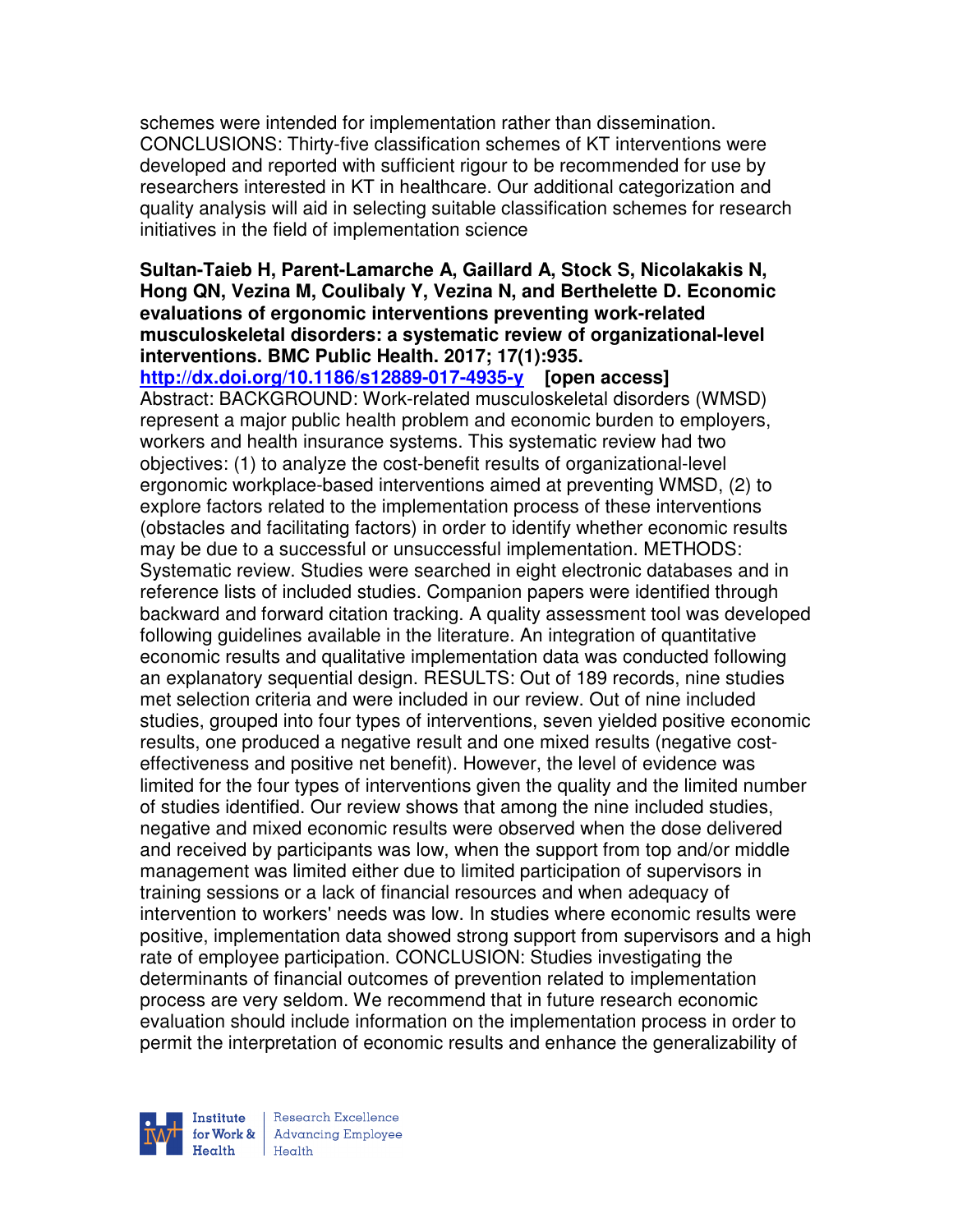results. This is also necessary for knowledge transfer and utilization of research results for prevention-oriented decision-making in occupational health and safety

#### **Sun S, Gerberich SG, and Ryan AD. The relationship between shiftwork and violence against nurses: a case control study. Workplace Safety and Health. 2017; 65(12):603-611.**

## **http://dx.doi.org/10.1177/2165079917703409**

Abstract: This study investigated the potential relationship between shiftwork and work-related physical assault (PA) against nurses who are at high risk of violence globally. Nurses (6,300), randomly selected from the licensing database and working in Minnesota, were surveyed regarding PA experiences. Through a nested case-control study, nurses who reported a PA in the previous 12 months and controls who were randomly selected from their assault-free working months, respectively, identified exposures experienced during the month prior to the assault month (cases) and the random non-PA months (controls). Comparing case and control exposures, shiftwork was examined relevant to PA. Among 310 cases and 946 controls, most worked 8 hours or less (87%, 88%) during day shifts (44%, 70%). Multivariable analyses (odds ratios [ORs] and 95% confidence intervals  $[Cls]$ ) revealed increased risk of PA for nurses working evening  $[OR =$ 1.55, 95% CI =  $[1.05, 2.27]$ , night (OR = 3.54, 95% CI =  $[2.31, 5.44]$ ), and rotating day and evening  $(OR = 2.88, 95\% CI = [1.22, 6.80])$  shifts, which provides a basis for intervention opportunities

### **Di Thiene D, Helgesson M, Alexanderson K, La Torre G, Tiihonen J, and Mittendorfer-Rutz E. Risk of disability pension in first and second generation immigrants: the role of age and region of birth in a prospective population-based study from Sweden. BMC Public Health. 2017; 17(1):931. http://dx.doi.org/10.1186/s12889-017-4944-x [open access]**

Abstract: BACKGROUND: In several countries, immigrants have higher disability pension (DP) rates than natives. Reasons for this are poorly understood. The aim of this study was to investigate if the risk of diagnosis-specific DP differed in first, second, and second/intermediate generation immigrants compared to natives, in general and across regions of birth, and stratified by age. METHODS: A population-based prospective cohort study of all 3,507,055 individuals aged 19- 50 years and living in Sweden in 2004 with a 6-year follow-up period. Hazard ratios (HR) and 95% confidence intervals (CI) for mental and somatic DP were estimated by Cox regression for first, second, and second/intermediate generation immigrants compared to natives, across regions of birth and stratified by age. RESULTS: After multivariate adjustment, HRs for both mental and somatic DP were higher at follow-up in the first generation compared to natives: mental HR 1.17 (CI 1.12-1.22) and somatic 1.15 (1.09-1.22) for individuals <35 years; 1.74 (1.69-1.79) and 1.70 (1.66-1.74) >/=35 years (median), respectively. Immigrants born in Europe outside EU25, and countries outside Europe had particularly elevated HRs. Also in the second generation, HRs were higher in mental 1.29 (1.21-1.37) and somatic DP: 1.30 (1.19-1.42) in those <35 years;

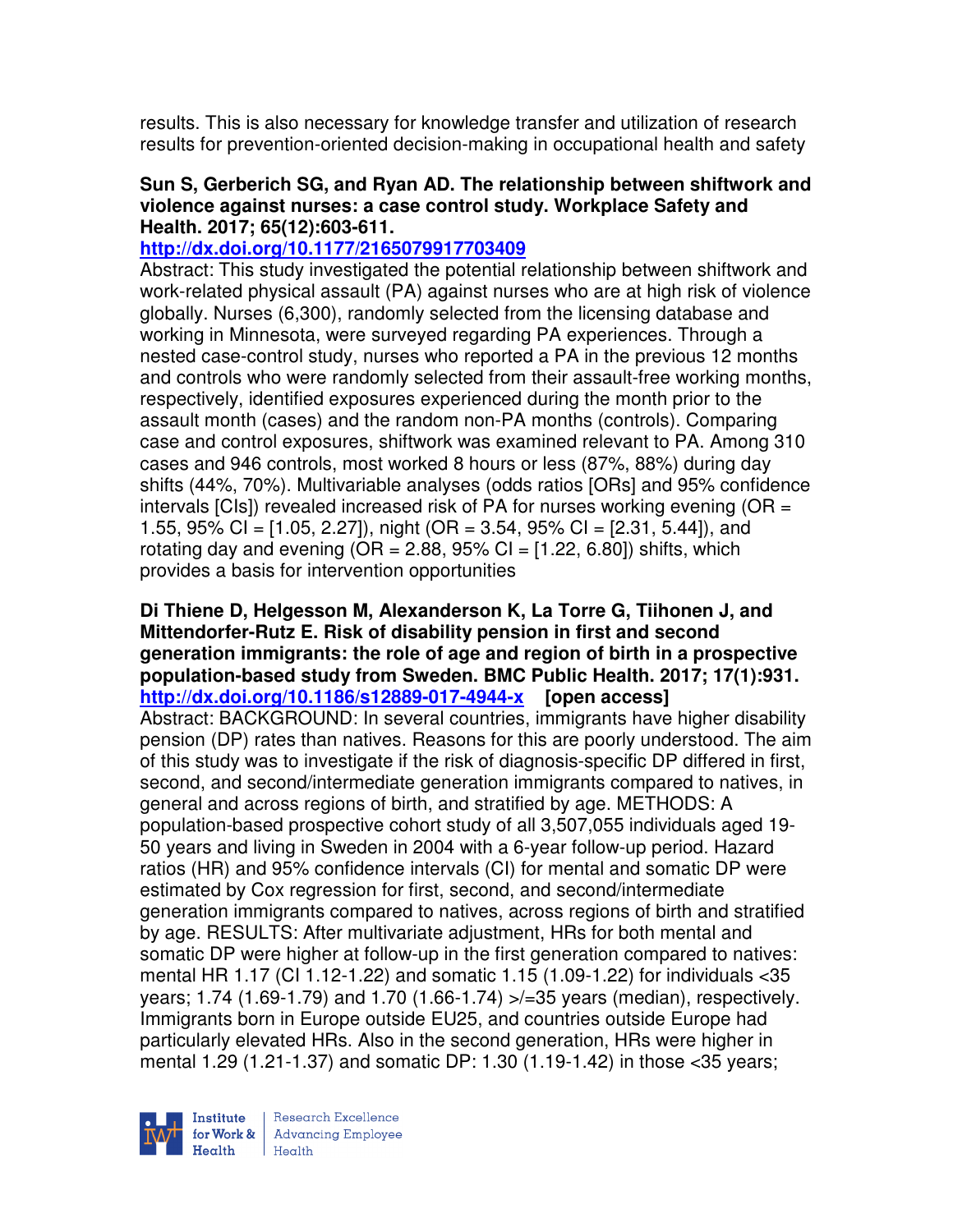and 1.18 (1.10-1.27); and 1.10 (1.03-1.17) for those >/=35 years, respectively. Among second generation immigrants there were no strong differences in HRs between regions of birth. CONCLUSIONS: Compared to natives, the risk of DP was higher in first and second generation immigrants. Higher estimates were seen for immigrants from Europe outside EU25 and from the rest of the world in the first generation. No considerable differences in estimates regarding mental or somatic DP diagnoses were found

#### **Turner S, D'Lima D, Hudson E, Morris S, Sheringham J, Swart N, and Fulop NJ. Evidence use in decision-making on introducing innovations: a systematic scoping review with stakeholder feedback. Implementation Science. 2017; 12(1):145.**

**http://dx.doi.org/10.1186/s13012-017-0669-6 [open access]**

Abstract: BACKGROUND: A range of evidence informs decision-making on innovation in health care, including formal research findings, local data and professional opinion. However, cultural and organisational factors often prevent the translation of evidence for innovations into practice. In addition to the characteristics of evidence, it is known that processes at the individual level influence its impact on decision-making. Less is known about the ways in which processes at the professional, organisational and local system level shape evidence use and its role in decisions to adopt innovations. METHODS: A systematic scoping review was used to review the health literature on innovations within acute and primary care and map processes at the professional, organisational and local system levels which influence how evidence informs decision-making on innovation. Stakeholder feedback on the themes identified was collected via focus groups to test and develop the findings. RESULTS: Following database and manual searches, 31 studies reporting primary qualitative data met the inclusion criteria: 24 were of sufficient methodological quality to be included in the thematic analysis. Evidence use in decision-making on innovation is influenced by multi-level processes (professional, organisational, local system) and interactions across these levels. Preferences for evidence vary by professional group and health service setting. Organisations can shape professional behaviour by requiring particular forms of evidence to inform decision-making. Pan-regional organisations shape innovation decision-making at lower levels. Political processes at all levels shape the selection and use of evidence in decision-making. CONCLUSIONS: The synthesis of results from primary qualitative studies found that evidence use in decision-making on innovation is influenced by processes at multiple levels. Interactions between different levels shape evidence use in decision-making (e.g. professional groups and organisations can use local systems to validate evidence and legitimise innovations, while local systems can tailor or frame evidence to influence activity at lower levels). Organisational leaders need to consider whether the environment in which decisions are made values diverse evidence and stakeholder perspectives. Further qualitative research on decision-making practices that highlights how and why different types of evidence come to count



Research Excellence for Work & | Advancing Employee  $H_{\text{each}}$